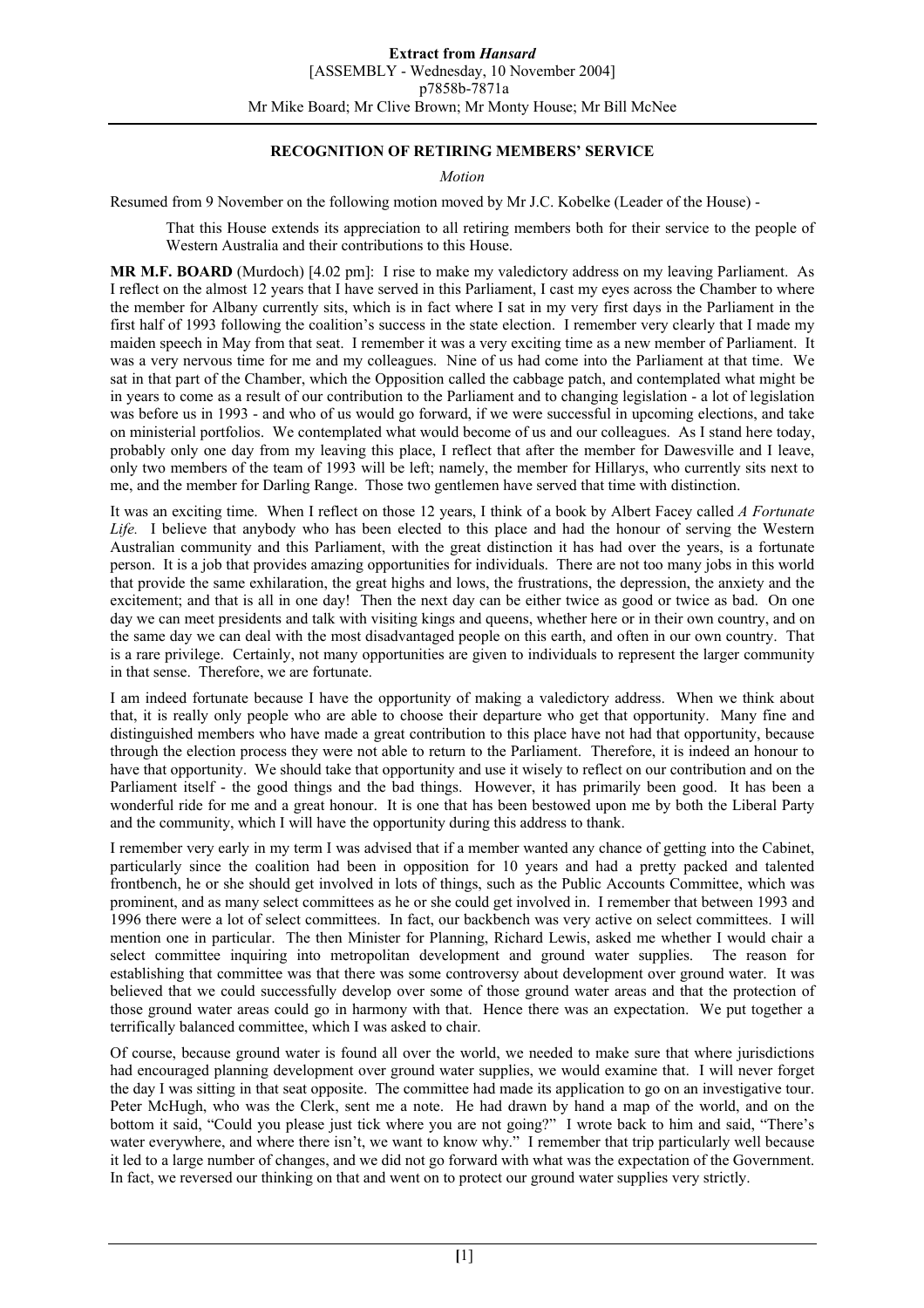I must thank the Deputy Clerk, John Mandy, who has been a tremendous support for me on a number of our trips overseas during the course of my 12 years in this place. I remember on one occasion we were flying into Washington from London. The plane was forced down in New York because there was a big storm and it had been hit by lightning. In fact, there were hundreds of jumbos on the tarmac at the same time. It took us about four or five hours to get off the aircraft, and then there were thousands of people in the airport. John was not going to see us sleep on a stretcher at LaGuardia Airport in New York. He was going to find us accommodation. However, the soccer world cup was on in New York, and it was a difficult time to find accommodation anywhere. Nonetheless, John was tenacious, and he would not give up. Eventually he found us this wonderful hotel in the Bronx, at which we arrived about midnight, only to find that it was a working hotel! In fact, there were people working very fervently to-and-fro, and a person could hire a room only by the hour!

Mr J.H.D. Day: I think there was actually a choice; you could either rent them by the hour or by the night!

Mr M.F. BOARD: Well, I know that it did not take credit cards, and there was a man in a glass cage with a shotgun, but John negotiated a deal. We could only get a few rooms, and one of the most memorable occasions in my entire parliamentary career was the night that I went to sleep in that hotel with the member for Peel! For those who do not know the member for Peel - he may read about this later - he is a little vertically challenged and quite a robust and tigerish person. However, he is not a person who would normally be considered a close bedfellow of mine. This particular bed dipped into the centre, because it was a very well-used bed. I remember my father telling me once that if a person ever gets into that situation, he should roll over, give the other fellow a big kiss and he will be watched all night! I could not bring myself to do that, but as the trip went on there is no doubt that the member for Peel and I did get closer. To my astonishment, he started asking if I wanted to share a room during the course of the trip!

Independence Day was held during that trip to the United States. On that particular day we were grounded and could not get to Washington, so we had a day off and went to Providence. I will never forget it because unbeknown to me, outside the Massachusetts area of Providence on this day all the gay and lesbian people from the United States came to celebrate together. I have never been more popular in my life. I remember that wherever the member for Peel and I went we were bought drinks and welcomed through the course of the day. It was just an amazing trip. I mention this because there are occasions on which we have the opportunity - not as often as people think - to travel together as members of Parliament in a bipartisan way looking at particular issues. I mention this in my speech now because it is a very important part of the parliamentary process and the bonding and understanding of the role of members of Parliament, and it is a time during which people can really get to know and understand each other's values. Although we might line up differently with our political views, and have different personalities and different strengths and weaknesses, we are all here for a common purpose; we are all trying to do the right thing for the people who have elected us. The opportunity to make significant change through these committee processes is very important. I call on Governments of any persuasion to use the committee process and to not be concerned about adverse media in terms of members travelling; it is a fantastic way of putting in place a fundamental change - as it turned out our committee was able to get protection for our ground water - and for members to work together in a constructive way, which I think all works well as part of the parliamentary process.

I want to thank the Leader of the National Party for his time as the head of the Public Accounts Committee in which I served for four years prior to the 1996 election. It was a great learning curve for me in terms of my understanding of the way in which Treasury, the Office of the Auditor General and departments are funded, and the comradeship that we had and the investigative travel that we needed to do as part of that committee. Max was a fantastic person to head up that committee, and I thank him for his contribution.

The 1996 election was good to our side of the Parliament. We came in with an increased majority, and I was lucky enough to be promoted to the Cabinet. I want to take this opportunity to thank the former Premier Richard Court for that. It was not an easy move for him to make. It was a congested and talented backbench, and we also had a strong frontbench. There were changes to be made and he gave me that opportunity, so I put on the record my sincere thanks for that because it changed my life in many ways. At the time, I was appointed the Minister for Multicultural and Ethnic Affairs and the Minister for Youth, as well as the Minister for Works and Services. A lot of things happened between 1996 and the 2001 election. It was a busy and passionate time. I remember many of those things. If anybody wants to see life in the raw, they need be only the Minister for Multicultural and Ethnic Affairs, because that minister literally goes to thousands of functions a week and experiences everything. I remember one particular occasion that might sum up my portfolio. I went to a function at five o'clock in the afternoon at which I was welcomed. It was an outside affair and they wanted me to talk to some of the stall holders and so forth. At about 6.30 pm everyone moved inside for a concert. The concert was to go for about three or four hours. As it turned out, it went for about six or seven hours and not one word of English was spoken. At about 10 o'clock I said to the president that I was going to move on. I thanked him for his time and said that I had enjoyed the experience. However, he said that I must stay to present the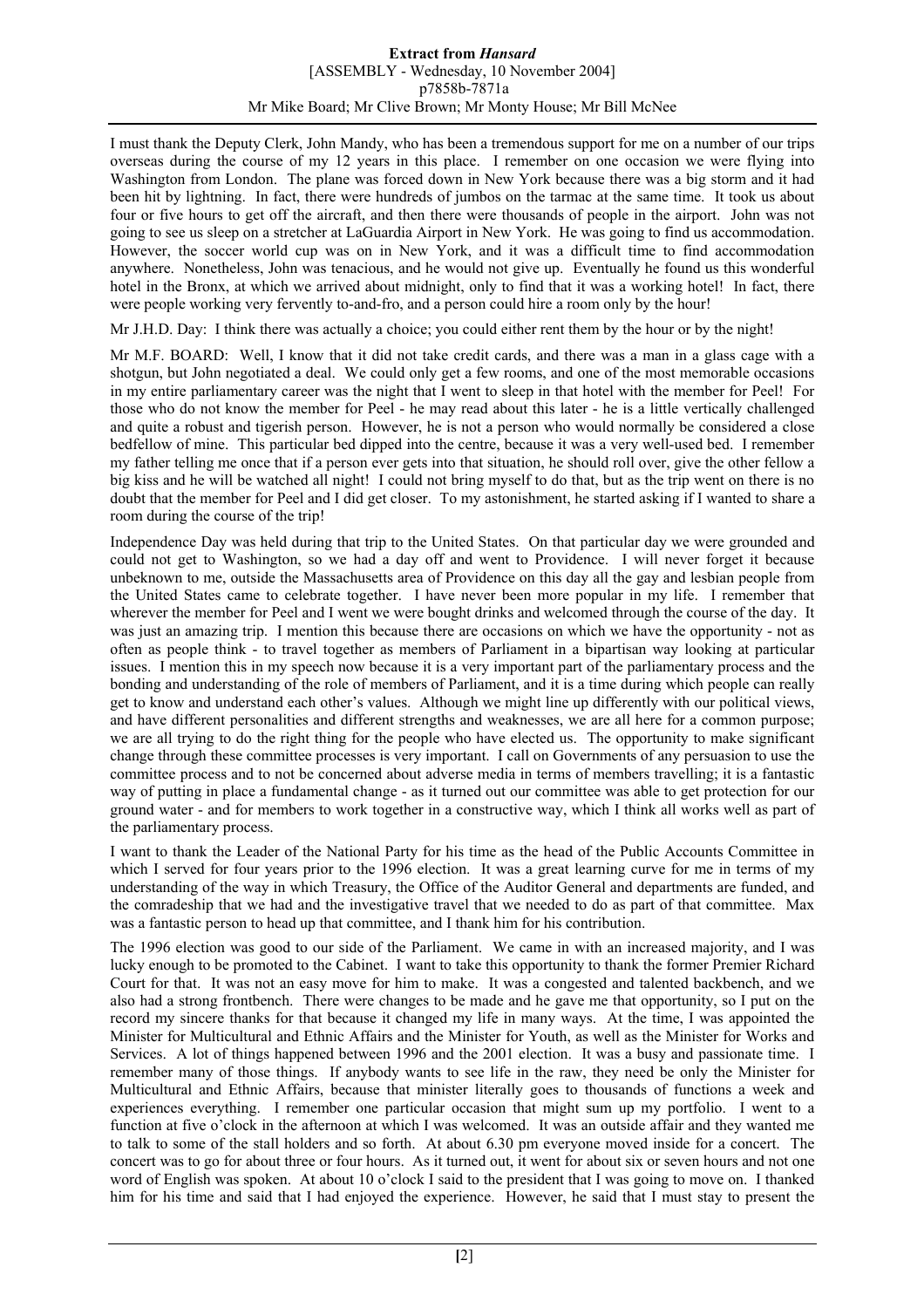awards to the winner. The concert continued and still not a word of English was spoken; I could not understand what was going on. At about one o'clock, somebody walked out onto the stage - everybody was asleep at the back of the room; they were falling off the stalls - and introduced me as the "horrible" Mike Board! That was dedication to the cause!

That was a wonderful portfolio in terms of experiencing life in Western Australia, and it was indeed a privilege. There are so many people who are dedicated to changing and helping their community, and so many people who add to the lifeblood of Western Australia. I think they go unrecognised, and that can be seen in portfolios such as this one. I would like to put on record the unique and wonderful experience I had and to thank all those groups with which I had the opportunity to be involved and who supported me in much of what we did. We managed to do a number of things such as promote Harmony Day, which became a national day. Not too many national days come out of Western Australia, but that is one of them, and Philip Ruddock took that on as a response to the promotion and the work that went on not only under my portfolio but also within other groups. That has been a successful promotion and an important message to get out to people in Western Australia.

On one occasion we were going to a function and, as ministers do, I usually tried to cover two or three functions a night. On that night one function required that I wear a normal suit, and another required black tie. The ministerial driver, Cheryl, was driving that night - Cheryl did not normally drive me.

[Leave granted for the member's time to be extended.]

Mr M.F. BOARD: I was throwing off my clothes in the back seat and putting on the winged collar and the black tie. I had to take off my dacks, so I said, "Cheryl, just don't look in the rear vision mirror for a moment." She said, "Baby, you ain't got nothing I haven't seen before!" Such is the life. It was a wonderful experience.

My time in the youth portfolio was also wonderful experience. The introduction of the cadets, which we took from both a statewide and non-military program into the Australian jurisdiction, was a great honour for me. The establishment of youth advisory committees was done very well - they continue - and was also a great honour. I remember walking into Paul Murray's office when he was the editor of *The West Australian* and virtually getting on the floor and asking him to print positive publicity about the young people of Western Australia. He said that I was the first minister to come into his office and ask him that. He told me that he would give me a positive page three colour story on young people every day. To his credit, he did, and that positive publicity has continued. I thank Paul Murray for his commitment to giving young people a positive profile, rather than just publishing negative headlines and stories.

I had the privilege of serving the arts portfolio for far too short a time - it was just over 14 or 15 months. It is an under-recognised portfolio. It is an important portfolio, and I urge Governments of whatever persuasion to get behind the arts, particularly in capital works, and to look at the passion and drive of the people involved and at the voluntary work that goes on. Without the efforts and support of those people, Western Australia would be a much poorer place culturally and economically. We have not given enough justice to understanding that. It is always difficult to promote these portfolios under the pressures of the health, education and law and order portfolios. However, we must take stock of the fact that it is an important area that needs continual recognition.

I loved the employment and training portfolio. Many changes that we initiated are being continued. I remember a trip to the United Arab Emirates. I had a wonderful feast with Sheik Neyan. I did not realise that we had to serve each other's food. I had to put my hand into the steaming camel and throw it onto his plate. It was not until he put his hand into the yoghurt and threw it on my plate that I realised how culturally difficult some situations can be. I have had some wonderful experiences. Thanks to the Premier, I have stood in the Oval Office. I have met Tony Blair and discussed issues with him. I have visited the Great Wall of China and I went through India with a former Deputy Premier. I did those things because of the issues that I was involved in. Although it might sound to some people like a travelogue, the reality is that in my 12 years, those trips did not dominate much time at all. However, they certainly added to the wealth of my experience and to the fabric of what we do as members of Parliament. It is important that we continue that and that we remember that.

There are so many people I need to thank for making this journey possible. Obviously, I want to thank the Liberal Party for its endorsement, trust and faith in me to follow Barry MacKinnon, the former leader, in what was considered a good seat for the Liberal Party. I thank the Liberal Party for the faith it put in me to take up that position. I thank the community of what was then the seat of Jandakot - it is now Murdoch - for its continued support through thick and thin, notwithstanding the swing against me at the last election. I was able to maintain a reasonable majority and hence fulfil my main position over the past four years as the shadow Minister for Health.

I thank the people who have worked with me and who have supported me in my various offices. I thank Lesley Gillausseyn, who is a dedicated electorate secretary - indeed, she is one of the best - for her years of support and uncompromising effort to ensure that I looked good. I also thank her husband Gordon. I thank Julie Hanson and Maria Usedo who have done the same over the past four years. I also thank Dr Leith Bungy, who headed up my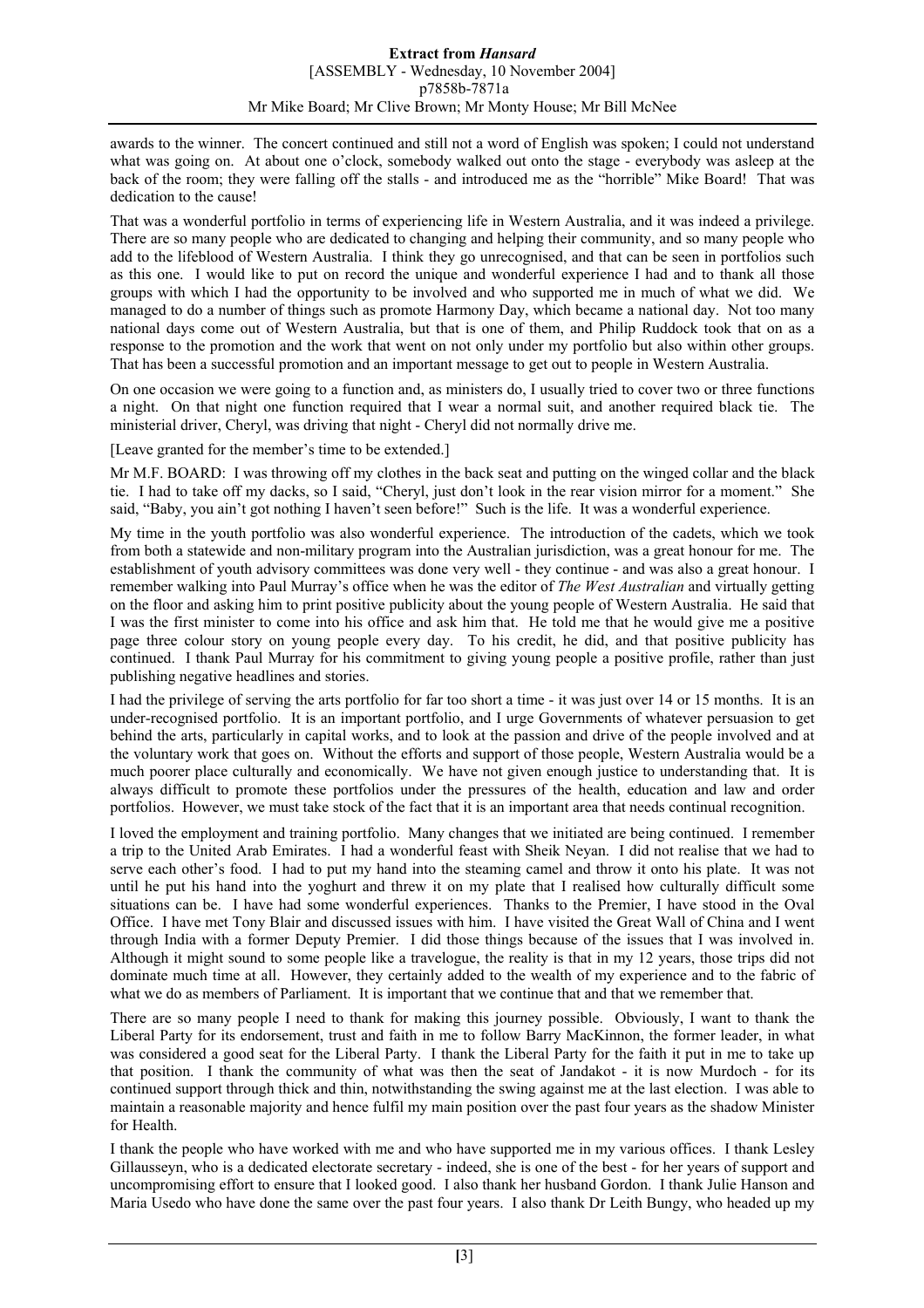ministerial office. I thank the ministerial staff I had when I was a minister for four years. I owe them a great deal of gratitude.

I thank my family, particularly Anne, and my children Becky and Alex, who have gone without a great deal of my time and commitment. Sometimes I was not there when I should have been. There have been ups and downs as a result. However, they have given me uncompromising and dedicated support, and I thank them dearly.

There are so many things that I could talk about, but there is so little time. I want to say a few words about the things that I would have liked to see happen but did not have the opportunity to do so. I reflect on the industrial relation debates in this House. I recall the incredibly packed galleries, the emotion of the debates and the things that were thrown into this place. Strength was needed by all members at the time to get through that difficult period. I reflect on the fact that more must be done to unite the community in the direction it takes towards industrial relations. I reflect on the fact that the Premier has announced that a referendum will be held at the forthcoming state election. Although that is an opportunity to gauge public opinion, I also recognise that some of the best debates we have ever had in this place were when we were given a free vote. I remember the abortion debate, which was incredibly soul-searching. We achieved a fantastic result for the community of Western Australia. Not everyone would agree, but it was a democratic result. I also remember the medical carer debate. Those debates are important. The Westminster system was designed to ensure that members are elected to represent their constituencies. They are elected to bring the thoughts of their constituents to the Parliament. I urge all Governments to give the opportunity for more free votes and to allow members to step outside the party platform if it is not too rigid. If the party platform is not too tight, uniform or unanimous, there should be more free votes in this place. It would be a wonderful opportunity to achieve the sort of decision making that we can all be proud of and in which the community has participated via the democratic process. We underutilised that process, and we underutilised the committee process, which also gives us those opportunities.

I started out by saying that being a member of Parliament has been a fortunate time for me. I leave politics through my own choosing. I leave not because I do not love the job - I am passionate about it - but because it is time for me to do other things and to pursue other interests, particularly business interests that I am also passionate about. One can become very involved in this place. As a member of Parliament, one becomes a part of the process and other things get left behind. All of us, even those who have been here a short time, reflect on the fact that we have probably lost contact with our friends and with the people who have genuinely been close to us. They would probably find that they have substituted those friends with thousands of people who wanted to talk to them as members of Parliament. They do not necessarily want us to be their close friends. As the years move on, what ends up happening is that those close people tend to drift away even further, particularly when one is a member of Cabinet and is very busy. Friends stop ringing because they do not want to annoy us and before we know it, we have one million friends, but not too many of them are close friends. That may even include family. As I depart this place, I say to members that they have to work hard to make sure that that does not happen. I did not do it. It is probably one of my regrets that a person puts a lot of time into the job and should get a better balance. We should not be ashamed of having more personal time.

I am honoured that so many of my colleagues are here in the Chamber. I thank them all; they are from both sides of the House. I particularly thank my colleagues on this side of the House, who have been generous to me and supportive. They have encouraged me and done nothing but help me over the years. Members opposite, who were once in opposition when I was a minister, have also been kind to me. Although I have had some ups and downs with the media and pressures because of difficult front page stories that have embarrassed and hurt me, my time here has been something of which I can be proud. I thank everyone for the support I received. I do not think there is anyone in this place I do not like. Obviously, one is closer to some members than others because of the time spent with them, especially when travelling. Everyone in this place is making a contribution. Members are here because they have already made a contribution. People do not get to this place unless people think well of them and at the end of the day the community supports them. Members should be proud of that; they should keep it up. I will be watching members and, hopefully, at some stage or other in another life that I pursue, I will be able to continue to add to what this Parliament achieves. I thank members for this opportunity.

# [Applause.]

**MR C.M. BROWN** (Bassendean - Minister for State Development) [4.31 pm]: On an occasion like this it is important to reflect on all those who have made a contribution to our life, those who have assisted us, either directly or indirectly, with the things we have learnt and those who have helped shape our character. I will talk about those things today.

Perhaps the most important person who shapes anyone's character is the person he or she elects to live with. All members of this place know how difficult it is for partners; to convince them that when one is away for 10 days on a business mission that one is working all the time. We know how lonely it can be, particularly if children are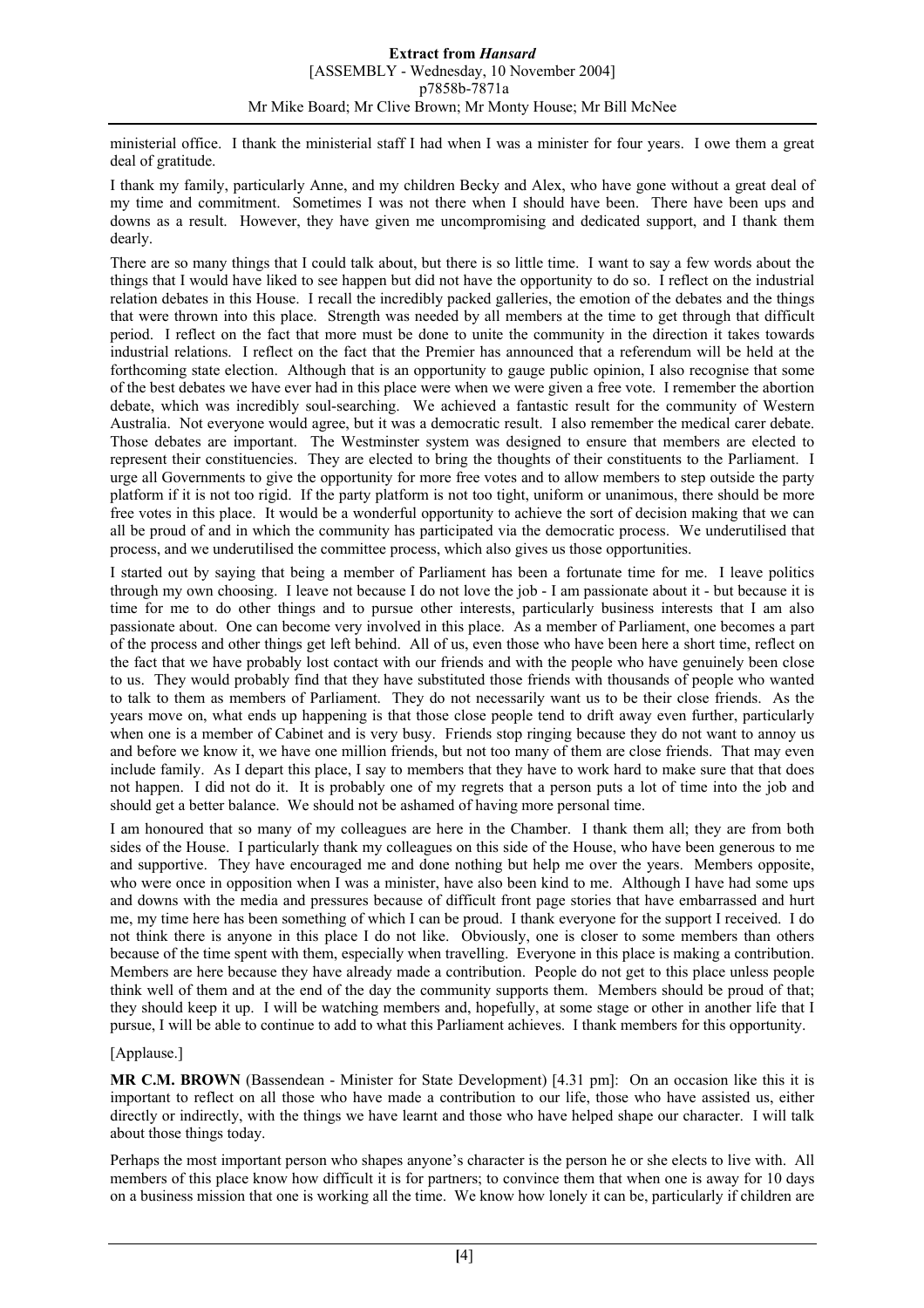grown up and partners are at home by themselves. I particularly put on record thanks to my wife, Dr Sally Cawley, for the many very lonely nights she had when I pursued a career that I enjoyed very much. I also put on record my thanks and love to my children and their partners as well as my grandchildren. I give thanks to my daughter, Naomi Kay Brown, and her partner, Wayne Rowlands, and to my grandchildren, Joshua and Steven John. I give thanks to my son, Darren Brown, and his partner, Sharon. I also give thanks to those whom I consider to be my adopted children, Adrienne and Simon, and their partners, Michael and Joanna. I give thanks to my adopted grandchildren Caitlin Ruby and Gracie. They are great children.

When I started my parliamentary career in 1993 both my parents were alive. When I finish my career in Parliament in 2004 both my parents are gone. I put on record my thanks to and great love for both my parents. I will also disclose a secret that some members do not know. My mother had a very difficult life. My mother, Kitty Eileen Alexandra Brown, was in London during the bombing during the Second World War and lost her father at a very young age. She spent most of her life with two "aunties", because she was adopted out. Shortly after I was born, my natural father, whom I did not know, died suddenly. I was born Clive Morris Golding. Some members wonder at how I look after money so well. It is probably the Golding that has some continuing influence! Because my mother never really had parents, especially a father, she wanted to ensure that her son had a father. When I was four years of age she placed an advertisement in a newspaper seeking a husband and father. She eventually met Arthur William Brown, who was in the very finest sense an English gentleman. He was a respectful, decent, hard working and loyal person. He was a fantastic man. They were married in 1951 or 1952; I cannot recall exactly. Many years later when my father died, in 1995, the family was at my house in the evening talking about relationships. We talked about the time my mother met my father. She said that in her day everything was different. I asked her why that was. She said that everything was proper; there was no "plonking" before marriage. I was not sure what "plonking" was at first, but we worked it out!

I spent the first nine years of my life in England in pretty trying circumstances. We lived in what were euphemistically called "pre-fabs", which were prefabricated houses that were put in place after the war when people did not have proper houses. We lived in one and it was our castle. At the age of five, when my new family came together, I got a new brother, Christopher Andrew Brown. As people say when one moves in with an adoptive or blended family, one gets to choose who are the members of one's family. I got a new brother, who has been the best brother a person could possibly have. His wife is Sandy. I am not sure how my brother votes, but he told me many years before I ran for Parliament that when I did, he would be there for me. He said he would support me and hand out how-to-vote cards. He has done that.

This is also a time to reflect on other people who have had an influence on my life as I grew up. There are obviously many. A person outside the family who stands out was one of my teachers, John Cahill, who taught me at Scarborough Senior High School, which no longer exists. For the first time in his life John had a form that he taught three years in a row. He was enormously influential in my life. One also reflects on the fact that one has had great friends at school. I am still pleased to have a number of those friendships, which have lasted for many years. They are people I went to school and played soccer with. Some of those people have now been scattered by the four winds. I am talking about people like Geoff Lockyer, Terry Grigson, Terry Clark, Eddie Ensing, Larny Hurkmans and a number of others who I still have contact with after all these years. We now have a 40-odd year friendship, which is fantastic.

I left school aged 16 after gaining my junior certificate. I went to work because my family needed additional income. I went to work as an optical mechanic. I had a great teacher, a great tradesmen called Gus Ferguson. His son still works in the optical industry. I worked at a company called A.G. Thompson. It was always interesting to work at that company because it was in a very old building. The cockroaches used to rearrange the furniture overnight. It was always a challenge when one went to work the next day! Gus was one of the best tradesmen in Perth and taught me all the skills I needed.

At 18 I went to South Australia where I continued my apprenticeship at a place called Sola International, which is perhaps one of only two or three multinational optical companies in the world. It was started from very humble beginnings by a South Australian, and became a very successful company. While there I worked under the tutelage of a German gentleman called Helmut Holme, who was a master tradesman, as they are known in Germany. He was generous in passing on his various skills to me, which I very much appreciated. I learnt a great deal.

I returned to Perth and then returned to Adelaide and continued to work at Sola International for some time. I made some great friends, such as Jan Flis, Jack Winter and others, who are still my friends today, one of whom, Peter Howard, still works in the trade.

At the age of 22 life took a different turn. When the company I worked for had a change of management, things went from bad to worse. I became involved accidentally in the union movement. It was a time of great change in the Miscellaneous Workers Union in South Australia. Its former leadership was found to be corrupt; it was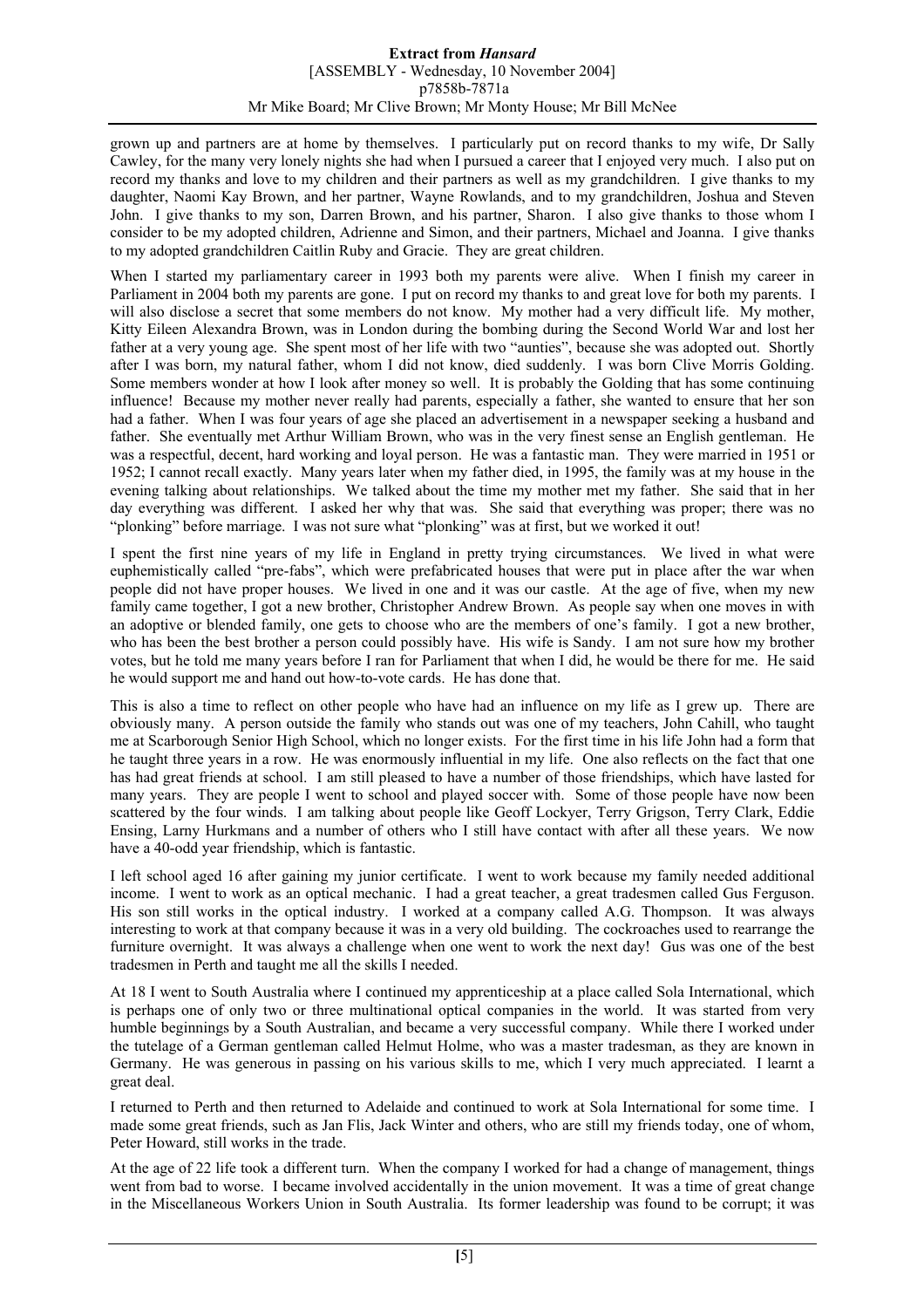removed by the general secretary and new officials had to be brought in. I, of course, gained a huge amount of experience all in about 15 minutes. I was asked to become an official of the Miscellaneous Workers Union and accepted that offer on 4 February 1970 at the considerable age of 23. I must say I knew very little of what was in store. I worked at the union with some great people, particularly a dear and loyal friend, Don Eglinton. We worked together as union organisers. I eventually left and came back to Western Australia and Don went on to become the secretary of the South Australian branch of the Miscellaneous Workers Union and eventually a commissioner in the South Australian Industrial Relations Commission. He is still a great friend.

On my return to Perth in 1974 I looked around for a position. I was offered one in the Western Australian Prison Officers Union. I am perhaps one of the few members of Parliament who can say I have been in most prisons in Western Australia! However, I am pleased to say that they let me out. I worked for and with some great people in the prison service. For those who do not know much about the prison service, a career which people often look down on, it is a very demanding and difficult job. I had enormous respect for many people who did that job. One who stands out is a chap called Bob McClelland, a long time retired gentleman. He was president of the union for many years prior to my becoming secretary. He was also the principal officer at Fremantle Prison, in charge of all the divisions. In those days that person controlled the officers and all the prisoners in those divisions, who, when they all lined up, numbered 600. The fact that he was voted in year after year as the president of the union while he was in charge of all the prisoners said enormous things about that man, who is still alive today, although not in the best of health.

In 1975, after a short time in the Prison Officers Union, the Secretary of the Miscellaneous Workers Union in Western Australia, a great man called Don Lippiatt, died suddenly and I was asked to become the Secretary of the Miscellaneous Workers Union in Western Australia, which role I filled for two and a half years. During that time I had the opportunity of working with perhaps one of the best union leaders there has ever been in Australia, an enormously respected person called Ray Geitzalt, who had a solid commitment to the union movement and the Australian Labor Party and to solid Labor principles. He gave his whole life to those principles. He took a moribund organisation in 1956 with 23 000 members and built it nationally to more than 80 000 members while I was there. It now has a membership of many more. He made an enormous contribution to the union movement.

After two and a half years I returned to the Prison Officers Union where I worked for another seven years. During that period there were many difficult days with the union, some planned, many unplanned; nevertheless, I had great respect for the men and women involved in that job, which is very important to the community. Many of them are now retired. I still know and enjoy the company of some of those people. Earlier this year we lost John MacColl, and I went to his funeral. He was a great friend, and he made an enormous contribution to the State.

In the 1980s I was asked to become involved in the Trades and Labor Council, and I did, first as the honorary president, later as the full-time president and later still as the secretary. I had the opportunity of working in the TLC with many great people, one of whom, Stephanie Mayman, is here today. Parliament recently debated the occupational health and safety laws in this State. I can tell members the history of those laws: they were pressed by the Trades and Labor Council. The new approach to occupational health and safety and the Robins principles were particularly pushed by one person in the gallery today; namely, Stephanie Mayman. She has never wavered in that crusade. I had the opportunity of working with many other great people during that time. Some of them are now not with us.

In 1991 I was preselected by the Australian Labor Party to run for the state seat of Morley. I was extraordinarily grateful to the party for selecting me. It was considered to be a safe Labor seat. There was no contest for that preselection and I was thus preselected unopposed. I consider that it was an enormous honour to be preselected in that way. In return for that I have endeavoured to work hard for the party, especially in the past three terms of the Parliament, as have other members.

My history with the Labor Party goes back to South Australia, where I had the privilege of knowing people like Don Dunstan, the then Premier; Clyde Cameron; and Jim Kavanagh, a senator and the Minister for Aboriginal Affairs in the Whitlam Government. In South Australia preselections were run on the Queen's Birthday long weekend. When Jim was seeking preselection he had to make a speech, as was the party's wont. He made the following preselection speech -

I've been in the Senate for nine years and during that time I've found that, to be a Senator, you don't need to be particularly bright; you don't need to have any great oratory skills; you don't need to understand too much about the legislation; therefore, having all the basic skills, I ask for reendorsement.

He was given re-endorsement!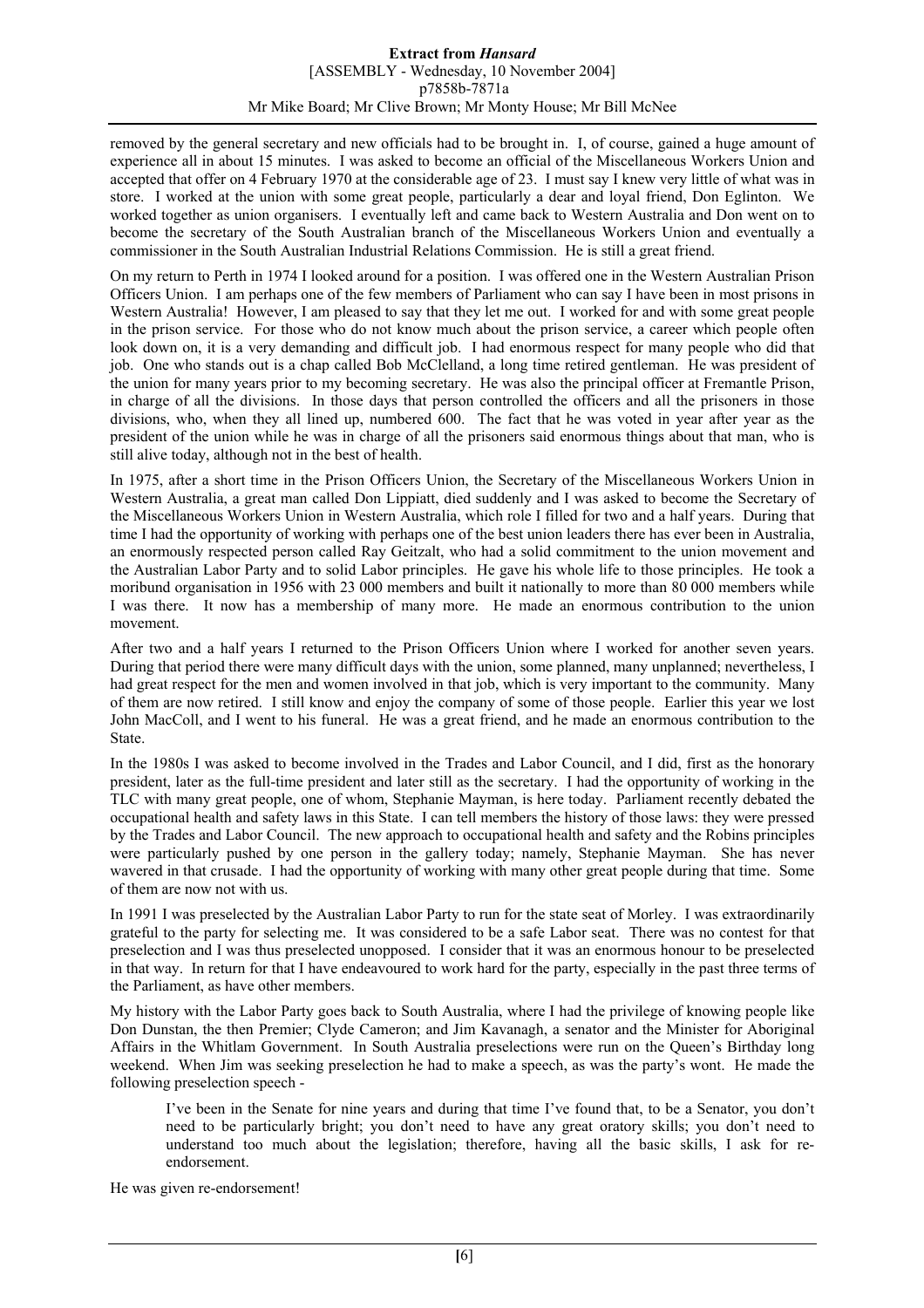[Leave granted for the member's time to be extended.]

Mr C.M. BROWN: South Australia is the only State that has deposit legislation. One very articulate, independent gentleman, not factionalised in any way, moved that South Australia have bottle deposit legislation. He made a great speech at the conference. If members think back to the 1970s, bottles lay around everywhere among the litter. He made this great speech. All the ministers of the Dunstan Government had been lobbied by all involved companies not to introduce bottle deposit legislation. Minister after minister got up and talked about what the Government was going to do. The Minister for the Environment got up and said German beach cleaning machines would be introduced to create pristine beaches. Other ministers got up and talked about what they were doing in local government and how local government would introduce recycling. They said when it would happen. Other ministers spoke. At the end of that process, one person got up and said, "I've listened to all of these speeches. Do you know, Mr President, I am proud to be a member of the Labor Party. I am proud of all of these ministers, who are fantastic, but, of course, they are talking about some time in the future. I'm talking about now. I'm saying let's do it now!" There was thunderous applause. The Labor Party has since introduced bottle deposit legislation in South Australia, which indicates that one articulate, well-prepared person can win the day. That legislation is still in force 30 years later.

I was invited, as I said, in 1991 to stand for pre-selection for the Labor Party, and I met some great people. I will talk briefly about that aspect of my life. First, I am eternally grateful to a near and dear friend called John Madden. In the 18 months before the 1993 election, which was difficult for the Labor Party, we doorknocked 80 or 90 per cent of the electorate. My dear friend John Madden was with me every day that I doorknocked. I thought sometimes because of his enthusiasm that he was the candidate and I was his assistant. I thank him for that.

I also place on record my thanks to the many people involved in the Morley-Embleton branch, the Beechboro-Lockridge branch, the Bayswater branch and the Bassendean branch of the Labor Party, all of whom assisted me greatly. I particularly mention my great friend the late Noel "Kip" Steele, who worked tirelessly at a great age putting leaflets in letterboxes and doing other tasks. Another person who volunteered every day of the week, and still does, is Gordon Ward.

In 1993 Diana Warnock, the previous member for Perth, and I were elected into this place along with my colleague the member for Murdoch and a number of other new members. I remember that in 1993 there were few of us and lots of them. It was a pretty difficult election. After that election, I had the opportunity of meeting someone who has become a dear friend and a close confidante. I have had the privilege of working with this person for 12 years as an electorate officer, a friend, and now as the executive officer in my ministerial office. I refer to Merrilyn Ercegovich. Merrilyn has been great. Members know that when we are away from our electorate offices, which is most of the time, the person who deals with the angry phone calls and difficult letters is the electorate officer. A person is needed who is loyal, faithful and like a rock, and has all the administrative and political skills needed. Merrilyn has them all. I will be eternally grateful to her. When Merrilyn came up to the ministerial office, I was very pleased to have an excellent replacement in Barbara Inglis, who has worked for almost four years as my electorate officer. One is not often in the office as a member, but even less so as a minister. I have had some great research officers during that time as well, with Jai Wilson, Adrienne and a number of other colleagues and friends. I thank them all.

Perhaps the only life I had outside of Parliament was that for a period before coming into Parliament and some time after I was involved with a company called Phosphate Resources Ltd, which is on Christmas Island. Those members who have read my parliamentary returns will see that it is appropriately listed. That was a great opportunity to be involved with a very successful company - it still is. It was a great opportunity to work with two great friends, in Lai Ah Hong and David Lee. David works with me today and Lai is a great friend and colleague. I have learnt an enormous amount from them about the way of doing business in a highly ethical fashion and about ways of doing business in Asia.

During my time in this place I have also had the opportunity of working with members and ministerial colleagues. I thank all members on both sides of the House with whom I have had the opportunity of working over the past 12 years. I particularly thank my office colleague, Hon Ken Travers, who worked with me as parliamentary secretary. I also thank my ministerial colleagues, particularly the Premier, who showed enormous capacity in leading the party successfully to the 2001 election that many of us did not think was possible; nevertheless, he had an absolute commitment to win.

I thank all of my friends - I consider them to be friends - who work in the ministerial office with me. One realises when a minister that the job is made bearable - I do not say easier - when surrounded by people who can be trusted and relied upon. I refer to people who can bring good judgment and can be asked whether they are convinced that a decision is the right way to go. As minister, one asks them to say why they think is the right way to go, and they give those reasons. Neil Roberts, the chief of staff - I will not say my chief of staff - is a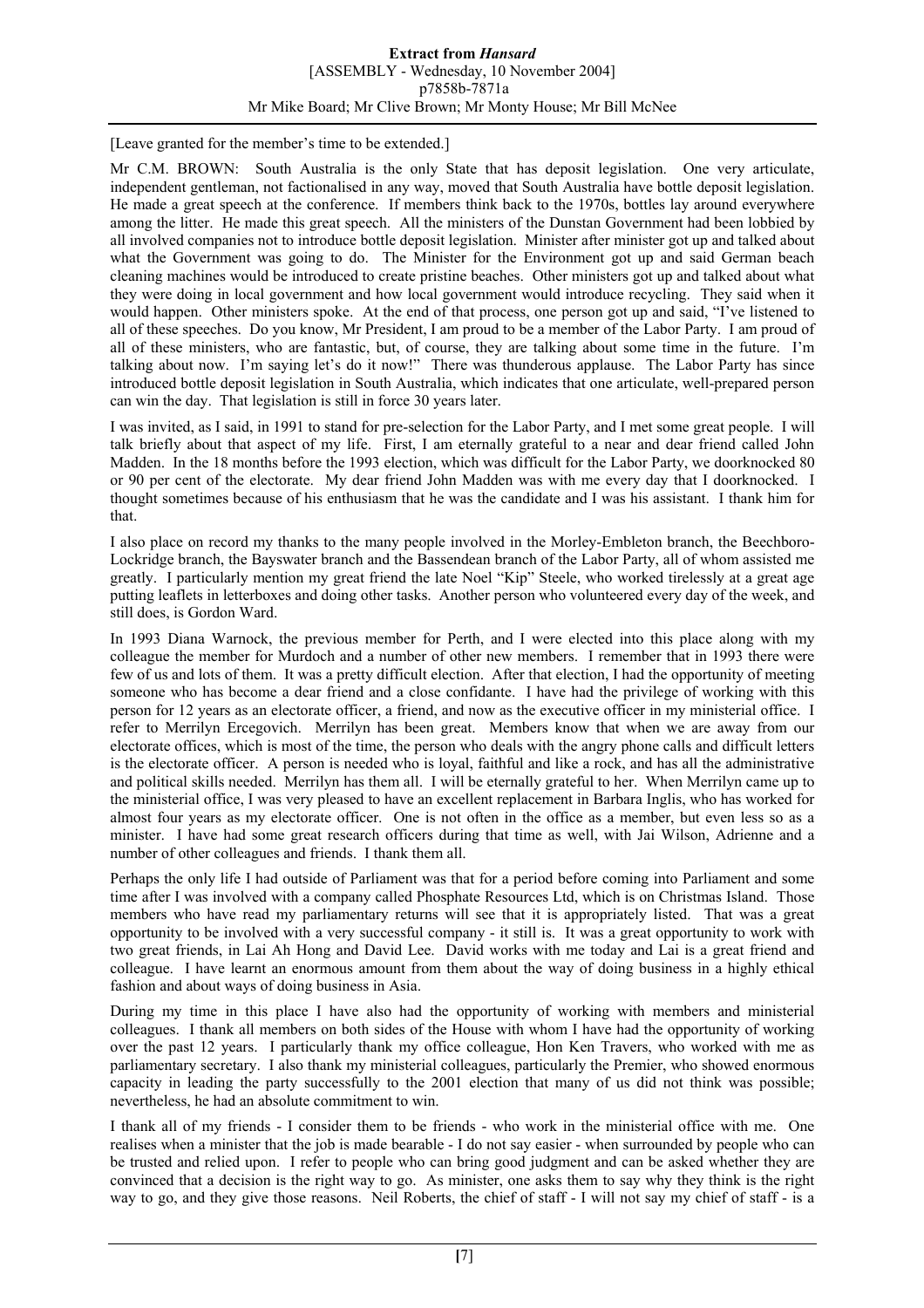good friend and colleague who has done an excellent job. Daniel Smith is the office media adviser and former policy officer. He has an artful and wicked mind at times that we enjoy immensely; I know he will not mind me saying that. We stole Juliet Gisbourne from the Small Business Development Corporation. As a permanent public servant, she came in and taught us a lot about the public service. I say to Chris Fitzhardinge, Carol Skipworth, Caitlin Sabotino, Stephanie Cocker, Dolly McGrath, Flora Woon and former members of staff that I appreciate their loyalty and friendship and their dedication to the task.

I also place on record my thanks to some parliamentary colleagues around the electorates. Stephen Smith, MHR, the federal member for Perth; the members for Maylands, Ballajura, Midland and Perth; and the former member for Perth have worked collaboratively in the local area to ensure that the Labor Party is well represented not only in the individual seats but also collectively in that area.

I have enjoyed the 12 years I have spent in this place. I began my career as a member by making my inaugural speech about equality before the law. I am not sure that we ever achieve all the things that we set out to do, or that I achieved all I wanted to in setting out the broad principles involved. They are indeed very difficult principles to achieve, but it is possible to make a contribution. To the extent that I have been able to work with community groups, industry groups, the trade union movement and various action groups to achieve jointly agreed objectives that have been seen as good public policy, I have ultimately been successful. I leave with one thought: I like the saying "the more you know, the more you know you do not know". That is something we can all reflect on in this place from time to time.

### [Applause.]

**MR M.G. HOUSE** (Stirling) [5.00 pm]: Everything that goes around, comes around. I reflect on the fact that I stood in this very same place on 12 June 1986 to make my maiden speech. It is amazing that I have done a bit of a circle. I have been on the other side of the House and in other seats on this side, but now I am right back where I started 19 years ago. I have a funny feeling that, somehow, I am also at the same place in my career. I think I am also just about as nervous as I was when I made my maiden speech, funnily enough, despite the fact that I have been in this place for some time. I want to begin by paying tribute to my father, who had an enormous influence on my life. He was a member of this Parliament for some six years. He died in office on 1 January 1971 in the middle of an election campaign. He was a fighter pilot during the Second World War and flew some 350 missions into enemy territory as a Spitfire pilot. He was awarded the Distinguished Flying Cross and the Distinguished Flying Medal, and was regarded by his colleagues as a man of great courage. At one stage in the hectic days of 1943, No 450 Squadron, to which he was attached at the time, went from 38 pilots to seven, of which he was one. I met four of the others, who extolled his virtues and his character. I pay tribute to him as a great Western Australian.

I first came into this Parliament under rather unusual circumstances. The Country Party, which I had always supported, had been divided. It was then in two halves - the National Party and the Country Party. Some very foresighted people realise that there was no future in that division, and that the Country Party had to be put back together in some form. As a result, the National Party was born in November 1984 in a reconstituted form. The person I supported, and who represented me as a Country Party member, Dick Old, was then the leader of the party, and decided to leave the new party and join the Liberal Party. I say honestly that I had no designs about being a member of Parliament; it was not something to which I aspired. However, I did not feel that Dick Old should be allowed to get an easy ride back into the Parliament as a Liberal Party member, given that he had been elected as the Country Party member and had a lot of support from good Country Party people. I started casting around my area looking for someone who would stand against him and to whom I could offer my support. After a lot of circling, the finger kept being pointed back at me. When I made the decision to stand I did not think I had a hope in hell of beating the sitting member, but I thought I would give him a fair run for his money and make him at least earn his seat in the Parliament. As they say, the rest is history. I was very proud to be elected in February 1986.

I think that, along with the member for Avon, I am the second-longest serving member of this Chamber, after the father of the House, the member for Murray-Wellington, John Bradshaw. That is also not something that I had expected. The time in this place is an interesting journey, but being the second-longest serving member makes me realise how quickly the careers of all of us come and go, and how some of us probably do not enjoy the journey as much as we should because we are so busy working. However, the time has passed in a flash. I reflected yesterday by reading my maiden speech and wondering whether I had achieved all things that I set out to do. I realised that perhaps some of those journeys are never finished, and there is always more to be done. I pay tribute to John Patterson, who was the state president of the National Party, and to Hendy Cowan, who was the leader of the party. Without their encouragement and support I would never have nominated, and certainly would never have been a member of Parliament. A lot of local people, such as John O'Meahan, Ross Donald and Moira Jones, came to me and offered their support if I was prepared to put myself forward. I had worked my way, as most of us had, through public life in my little town of Gnowangerup. I am very proud of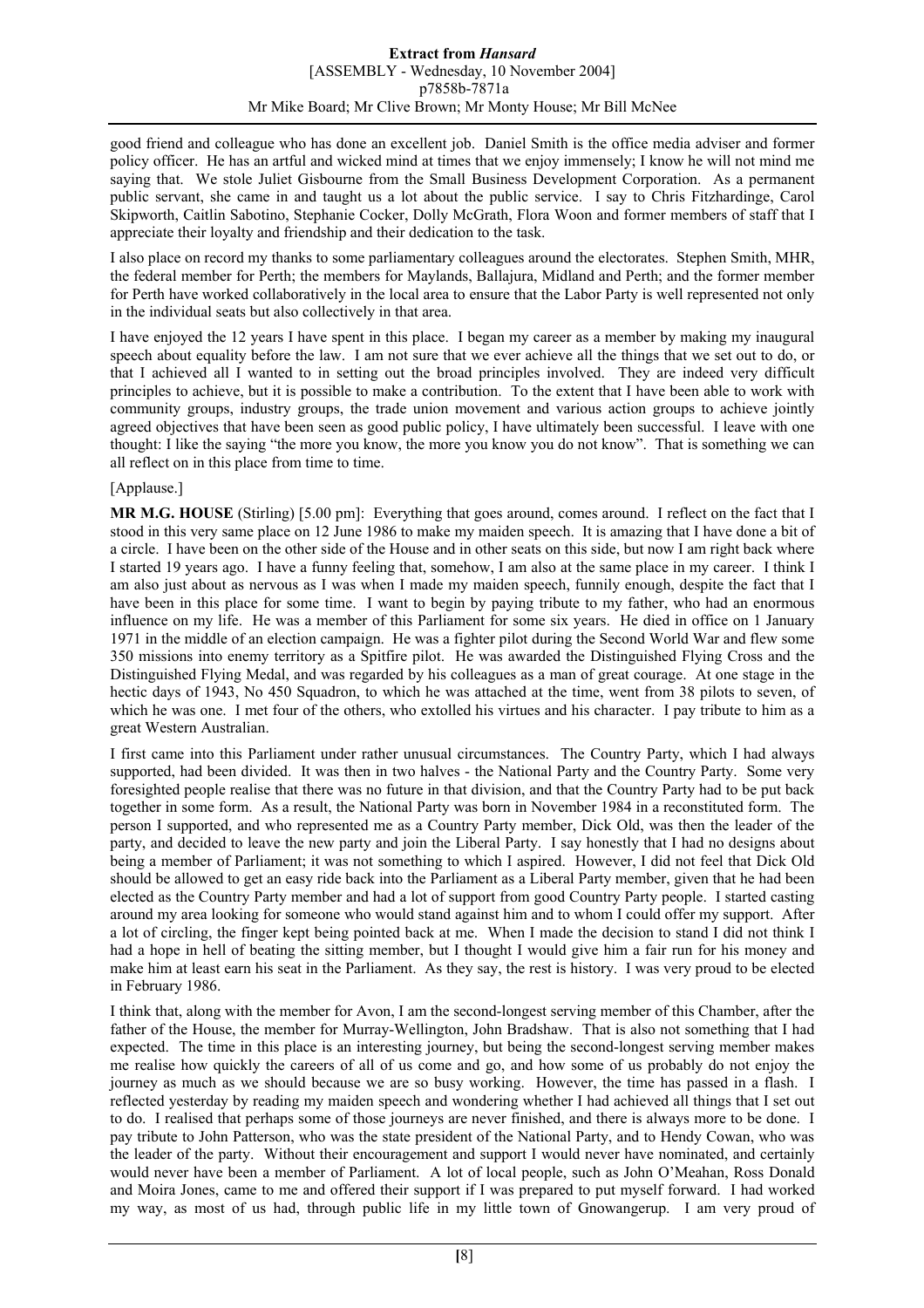Gnowangerup; it is wonderful little town with great community spirit. I aspired to be a shire councillor, and eventually became shire president in 1982 at the age of 34. It is still the time of my life that I cherish the most. In those days local government councillors were not paid, and it was something people did if they wanted their local community to prosper, and I think we did. I was fortunate to have a very good chief executive officer in Phil Anning and a very supportive and progressive group of councillors.

Having been elected to the Parliament, I was settling into my seat and working very hard as all new members do, and there was a redistribution. The seat of Katanning-Roe, to which I was elected, just disappeared. It simply did not exist any more. It was not a matter of half being included in one seat and half being included in another; it was divided into four, and bits were spread all over place. A part was attached to Esperance, another part to Stirling, as it was then, and another piece attached to the seat of Wagin. I thought I would be a oncer here, and that I would bring the average tenure of members down further by sitting for only three years, and that would be it. Matt Stephens, who by then had been the member for Stirling for 18 years, came to me after I had been through a couple of months of soul-searching and said that he intended to stand aside and, as part of the old seat of Katanning-Roe had been included in the electorate of Stirling, he would support me if I nominated for that seat, which I did, and I was elected to that seat. My old seat had extended right up to Lake King and Lake Varley, and out to Munglinup, and took in places such as Lake Grace and Newdegate. Members who know that area will realise that it is quite different territory from that contained in the seat of Stirling, which encompasses places such as Denmark and Walpole along the south coast. It is a very different area indeed. I have been privileged to represent a wide range of country people. The interesting thing is that it is a diverse population of people with different views, ideals, communities and values. It has been a huge experience to be able to represent those people in a positive way.

One of the most fortunate things that happened to me when I was re-elected to the Parliament after having served one term was to be elected to a couple of all-party parliamentary committees. Those committees taught me that all members of this Parliament are here to try to further the interests of Western Australians, and that all members come here with the right ideals and the right attitudes. Indeed, as somebody said in a speech either earlier today or yesterday, if we had all been mixed up, people could not have picked the National members from the Liberal members from the Labor members from the Independents. It was a great experience and something from which I learned a great deal. We were working towards particular objectives which I believe we achieved and which I thought were a good grounding in how a Parliament should work. It was a wonderful experience. I have good memories of the people with whom I served and the experiences we had. Like the member for Murdoch, I have some wonderful memories of some of the places we visited and the things we did. I and other members of those committees, such as Larry Graham, Bill McNee and Paul Omodei, formed terrific friendships, which allowed us, when we got back into this Parliament, to respect each other's points of views and debate issues in a much different way.

Since I was elected to this Parliament, much has changed in rural Western Australia. Farming is more corporatised now than it was before. Small business is very different from what it was. There are larger, more conglomerate organisations that deliver a very different service. The aggregation of farm businesses and many of our services has brought a changing face.

On the question of communications, I believe that one of the most frequent complaints I used to get, like all country members, was about the cost of telephone calls. That has not been raised with me for the past five or six years. Now it is whether the mobile phone works, and people do not talk about the cost, although mobile phone calls cost three or four times more than the cost of a landline call. However, it is fascinating how the issues and ideals change.

In my maiden speech I mentioned the work that women do in rural Western Australia. Women are now much more recognised for what they do. Many more of them now serve on shire councils and in community groups, and play a greater role in their farm and service businesses. In many cases, they are the better educated of the partners who run businesses and farms in rural Western Australia. That has been a huge change. The young people who now go back to live in rural Western Australia are certainly better educated and more travelled, and have a much better understanding than we ever had. I believe rural Western Australia is a better place for that. It is a great place to live. We hear a bit of complaining and whingeing about it sometimes. We are our own worst enemies in that sense, I think, because we tend to sell it short. However, the communities, the spirit and the people's sense of belonging are strong, and their will and desire to be there are very strong. It has really been a privilege to serve those people and be able to help them further their desires and interests, and to be part of that developing society.

I am sure that all other country members will share with me the view and understanding that it is a bit different being a country member of Parliament. Most of us know our constituents on a face-to-face basis, much more so than city members, I think. We tend to be around our small communities a lot more, and that gives us a better understanding of not only those communities, but also the people personally. We travel many miles. I averaged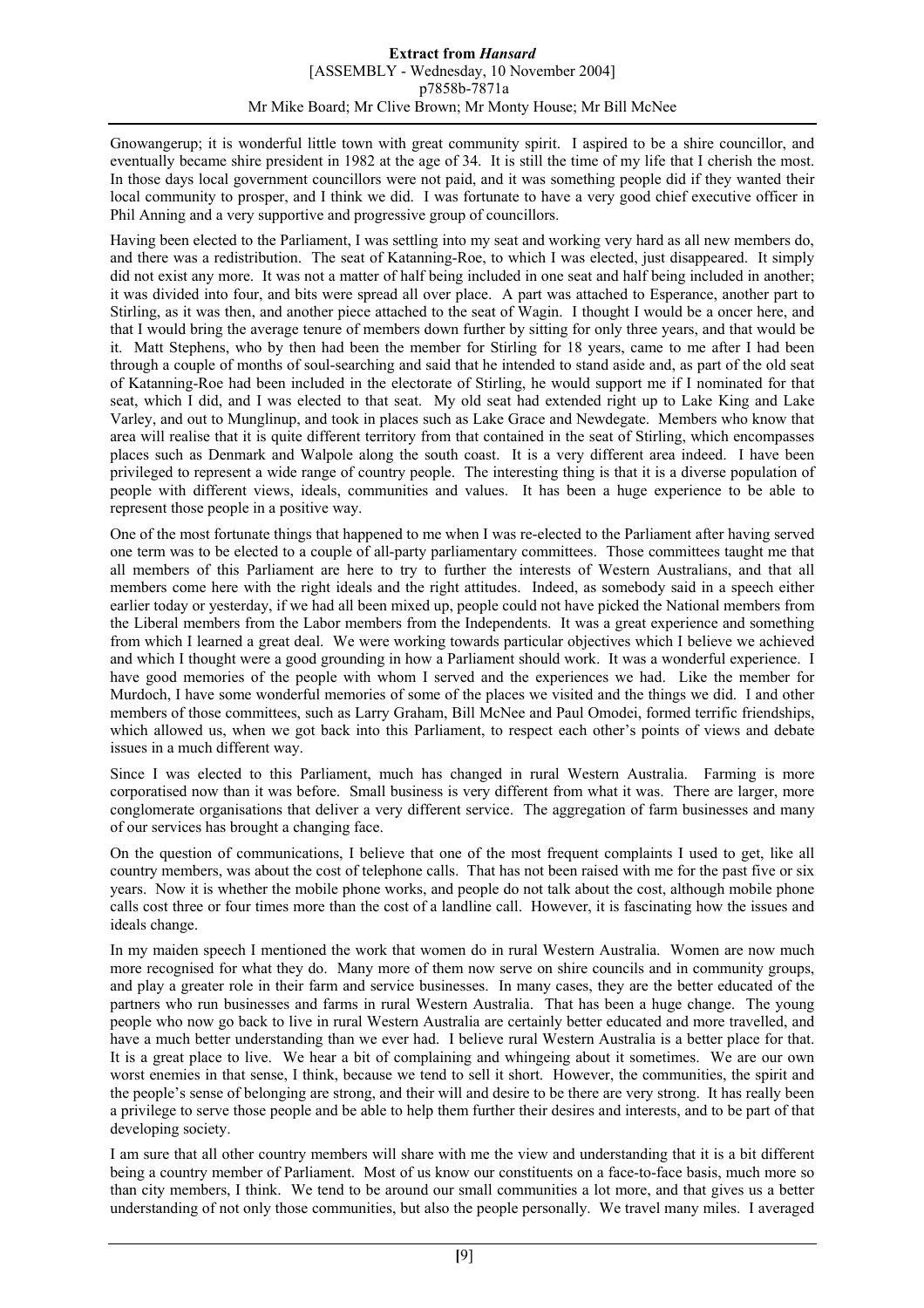about 80 000 kilometres a year on the road. That would not be unusual for most members of Parliament. I fly regularly as well, because I am able to use the service to Albany. Many of those 80 000 kilometres a year I drove in a motor car were late at night on lonely country roads. Our families dwell on the danger of kangaroos, falling asleep and accidents as much as we do. After 19-odd years, I guess that is one of the reasons that I felt it was time to leave and hand over this job to a younger person. However, perhaps it is only one of the reasons. Nevertheless, the Salary and Allowances Tribunal and future Governments need to take that into account. Members must be resourced appropriately and have good facilities and good backup to do our job properly, particularly as the electorates tend to get bigger.

I do not think we can judge much by looking back. I was privileged to become part of a Government in 1993, after spending two terms in opposition. That is nearly 12 years ago. So much has changed in that time that if we try to look back and make judgments about it, or think about the things we might, should or could have done, it is with the benefit of hindsight rather than looking forward. I would much prefer to look forward than look back because circumstances change.

Like a lot of other members, I intend to continue to do some community work when I leave this Parliament. I have a strong interest in mental health. I have been working as a volunteer in mental health for some time, and I intend to continue that work. It is a very rewarding experience to be able to put to use some of the knowledge and skills that I have to help people who do not perhaps have those abilities and are not recognised as they should be. I do not really want to dwell on that to any great degree. However, I will say that this country has made huge progress in the 150-odd years that we have had developed government. When members fly, as most of us do, they should look down, wherever they are in Australia, at the roads, the power supplies, the water supplies, the townships and the sporting facilities. They should look at the development that has taken place in a country that had absolutely no development approximately 150 years ago, and see what has been achieved under a succession of Governments, Administrations and people. Some of them were criticised at the time. However, our standard of living is much improved on what it was when I was a young person growing up in rural Western Australia, and I believe that is set to continue. The reason is that all of us come to these sorts of positions with the best of intentions and ideals. We are backed up by good people in the public service who give us good support. I believe that if people just look, they will see that the progress has been enormous, and it is a credit to those who have served in this place in the past, and I am sure people in the future will do the same.

Other members have mentioned some of the interesting things that have happened to them. As members of Parliament, we could relay those things and other things that have happened in our office ad nauseam. However, I will mention a couple because they fascinated me. On Christmas Eve a few years ago, my phone rang at about 10 o'clock in the morning. It was one of my constituents. I will not mention the town he was from, because it is a little too close to home. I had a vague memory of meeting this guy. He took a lot of time and trouble to get his message across to me. He was obviously very upset. It was Christmas Eve, and I thought, "Why is this guy ringing me on Christmas Eve?" I wanted to spend that time with my family, and I thought he should too. Eventually when he got his message out, he said, "My son has just been shot in Katmandu. He is dead and I need to get the body home." It was Christmas Eve, and members know that Canberra basically shuts down. I said to him that I would do everything I could, and I hung up. To cut a long story short, with the help of the then Deputy Prime Minister, Tim Fischer, who had good contacts in Katmandu - I interrupted Tim's Christmas Eve we managed to get that young lad's body home on the day after Boxing Day, I think. If members have ever dealt with a place such as Katmandu, they will know how difficult it is. It was a very sad situation, but I must say that it gives a person a good feeling to be able to help people under those circumstances. It is just one of those interesting things that happened and sticks in my mind.

[Leave granted for the member's time to be extended.]

Mr M.G. HOUSE: One of the most fascinating experiences I had was when my electorate secretary rang me and said that she had just had a guy in the office who had threatened to shoot his next-door neighbour. I said, "Why are you ringing me?" She said, "Because he said to ring you and tell you, and he's coming back in 10 minutes." I said that he had probably just had a bit of a blue, and I would not worry too much about it. She rang me back 20 minutes later and said, "Well, he's been back and I told him that I had told you, and he said, 'That's right.'" She rang back about two hours later and said, "The police have just been around, and that bloke shot the nextdoor neighbour." I said, "That's handy." This fellow had taken a rifle and shot the guy in the stomach. He was charged with unlawful wounding and spent seven years in jail, I think. That taught me to not take things too lightly. I decided that the next time I got a message like that I would be a bit more serious about it.

I think all of us could recount funny and serious incidents that have happened in this Parliament. I will tell one such story. As I said earlier, when I was first elected I was allocated this seat, and the current Premier used to sit where the member for Perth now sits. The current Premier was waxing eloquently about something I did not really understand very much, and I was interjecting a bit. Eventually he got sick of me and turned around and said, "Hey, you're nothing but a philistine." I sort of sat back and thought about it, and then I pressed the button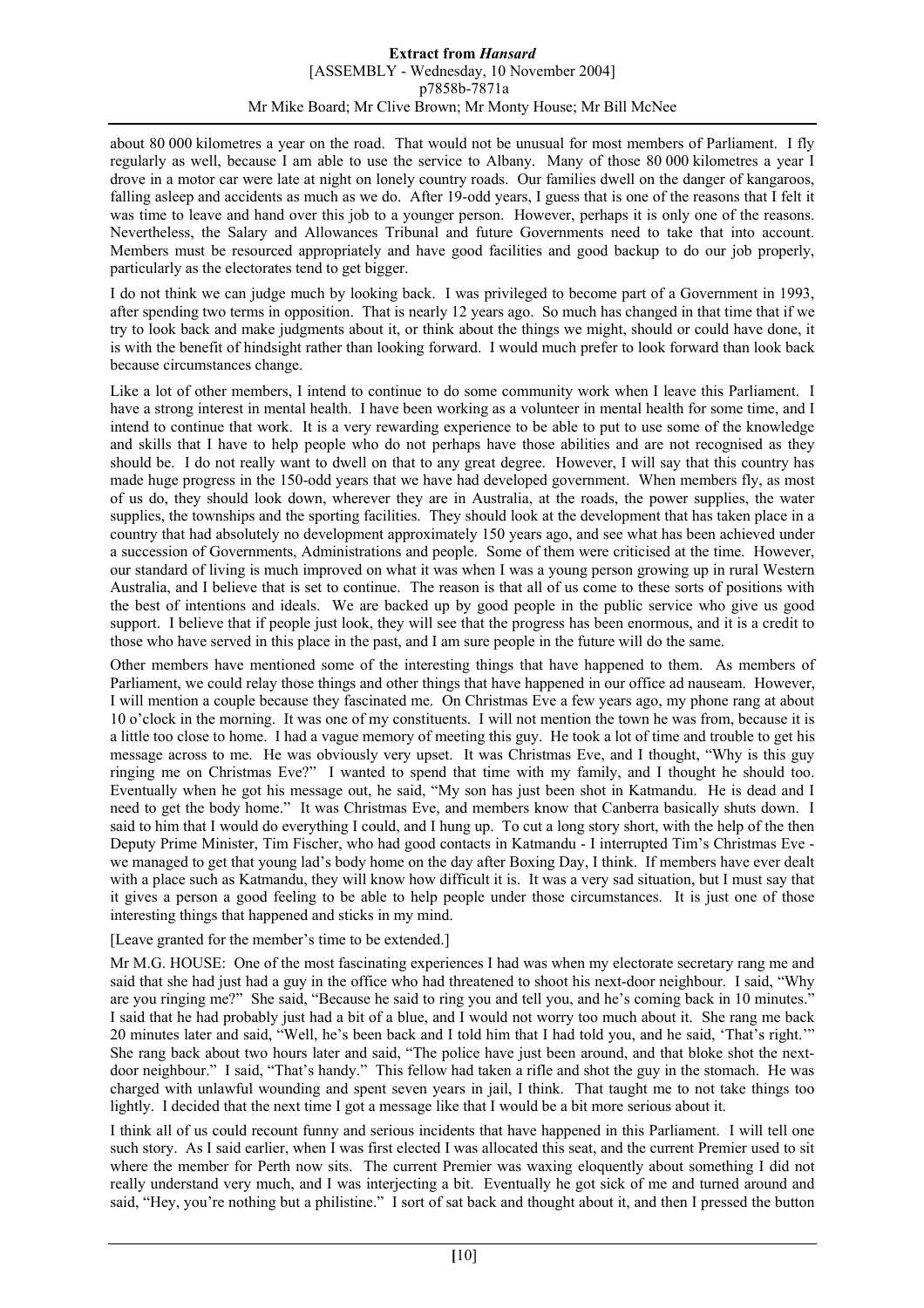to get the Clerk to bring me one of those big dictionaries on the table at the front of the Chamber. I was thumbing through this dictionary, and the now Premier was getting a bit agitated and kept looking across at me. Eventually, he stopped, looked at me and said, "You won't find it looking under F!"

I was indeed privileged to be the Minister for Primary Industry and Fisheries for eight years. I think we achieved a lot. We certainly tried our hardest. We initiated a number of programs that were on the edge of that portfolio, with rural leadership and community builders and some small community revival programs. They were great programs in which some 3 000 country Western Australians participated. Apart from the hard yards that we had to do with the deregulation of the dairy industry, cost recovery in the fishing industry and a range of things that caused us a lot of angst and pain, I think the community builders program and rural leadership program is something that will leave a lasting mark on rural Western Australia.

I have had four fantastic electorate officers who, as the member for Bassendean said a while ago, are a member's right hand when he is not in his electorate. I would like to say a special thank you to Tina Stodhard, Julie Dupe, Jeanette Trent and Michelle Sherwood. They are terrific people. They wear their heart on their sleeve for a person, and they have done a terrific job for me. When I became a minister, I was really fortunate to have probably the best ministerial staff that one could wish for. They were dedicated people and wonderfully talented, and included Andy Munro, my chief of staff and my friend, and people like Kerrine Lynch, Aileen Murrell, David Beurle, Darryl Hockey, John Dedman, Anna Woolhead and others. They were dedicated people who worked on weekends and in the evenings and did everything that was asked of them, and they used their initiative. To them I pay the highest compliment. Without them we could not have achieved any of the things we did.

I want to thank all the members of this Parliament with whom I have served. I was thumbing through the yearbook last night, and it is amazing how it refreshes a person's memory on those 19 years and some of the people who have now gone on to do other things. It is fair to say that while we have a disagreements, we understand each other. I often think we are a bit like a dysfunctional family in this place; we know each other so well. We are like a family but without that bond of love that goes into a family. We know about each other's friends, children, wives and husbands; we share all that, which I think is wonderful, and I think that camaraderie continues.

I also give my thanks to all the staff at Parliament House from the Clerks to the people who man the doors and the telephone exchange and the Hansard and kitchen staff. They are all wonderful people who serve in the best interests of Western Australia. Above all, I want to thank the people of the electorate that I have represented from Lake King and Lake Varley in the north to Katanning, Munglinup, Wellstead, parts of Albany, Walpole, Denmark to Mt Barker, Cranbrook, Tambellup, Broomehill and Gnowangerup and others in between. I hope that I have been able to represent those people in a way that has been meaningful, and advanced their interests, beliefs and views and their communities. I have certainly tried as hard as I can, and I think that we can at least see some results. We would all hope for more, but I think most of those results have been positive.

I have been in public life for 32 years; 13 years as a shire councillor, four years as a shire president, 19 years as a member of Parliament and eight years as a cabinet minister. I guess a person cannot just walk away from all that without some pangs of remorse, some feelings of doubt and some wonder about what the future holds. I must admit that I do not walk out of here that easily, but I just felt my time had come. I am sure that people recontesting their seats wonder why and perhaps do not understand that, but a person does know when his time has come and when it is time to leave. Certainly, it is time for me to leave. However, I do not do it without some pangs of remorse and some wish to continue to serve the people of Western Australia in some way. I have done it for far too long to just walk away from it.

It has been a true honour and a true privilege to serve the people of Western Australia, particularly country people, and to advance their interests. That honour and privilege is something that I do not treat lightly and will continue to respect. I came to this House to further their interests, and I hope I have done that. I respect and honour the friendships and associations that I have made here.

Finally, my sincere thanks go to my wife Sally, my son Paul and my daughter Deborah. My wife, Sally, is the Rock of Gibraltar and a wonderful person. I think a lot of people know that our family has to face a small crisis, and we will face that together. However, I pay tribute to them, and thank Sally, Paul and Deborah for their support and put on record my love for them.

I thank the Parliament for this honour in allowing me to speak today.

[Applause.]

**MR W.J. McNEE** (Moore) [5.27 pm]: It is with some trepidation that I rise to make this valedictory address. I was always taught by my father not to spend a heck of a lot of time looking backwards, as the member for Stirling just said, and I have always tried to keep my eye on the ball and to keep going, no matter how tough the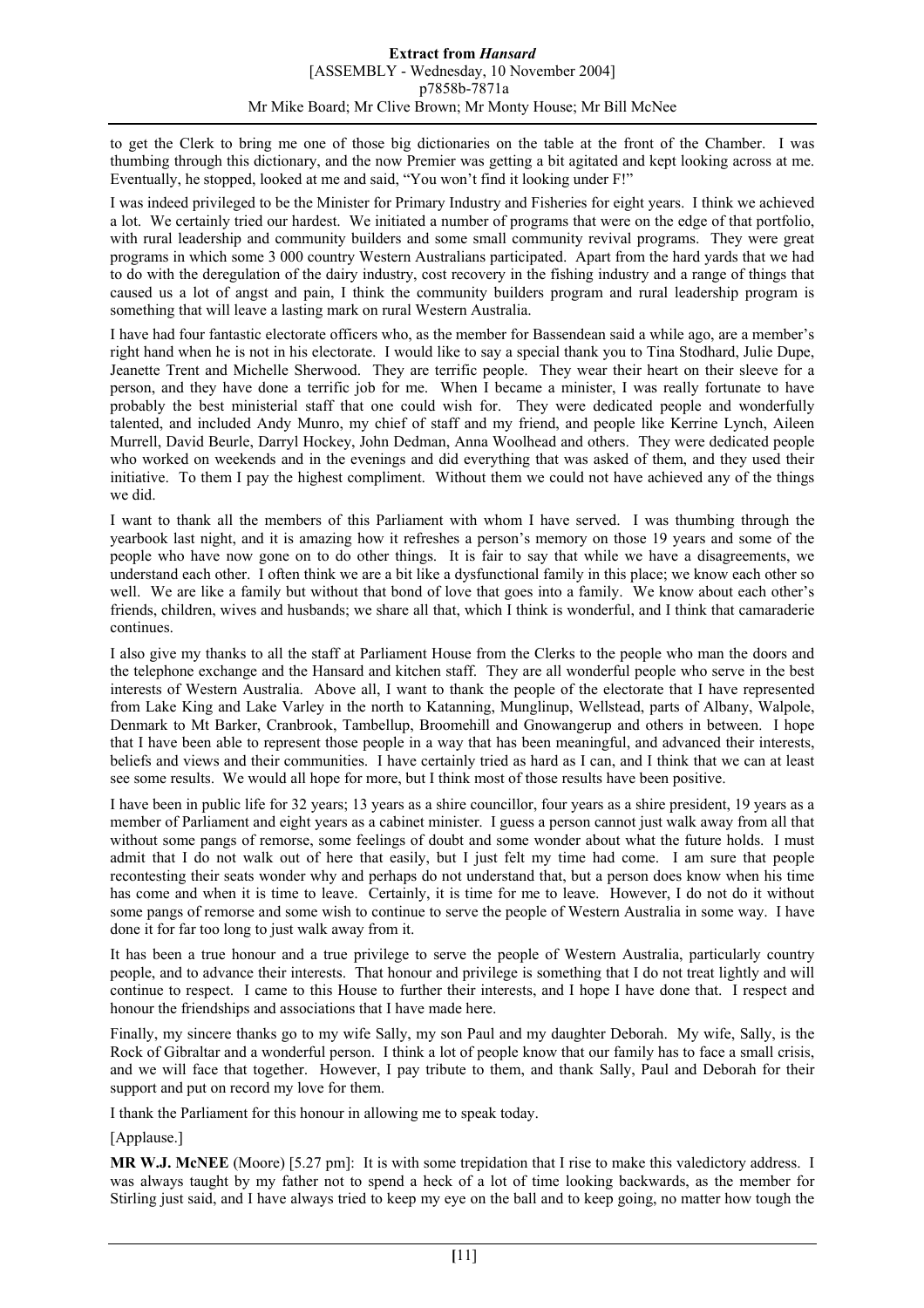going got. Over the years, the going has been tough and it has been good, but I say this: I have had an absolutely wonderful life and I do not have any regrets. If I were to rerun my life, I would not change many things. If my children get to my age and have had the sort of life that I have had, I will be highly delighted. I do not want to fall into that trap of saying I want things to be better for the kids then they have been for me. I have had a tremendous life and I have been greatly blessed by a lot of things.

The other day someone asked me how I came to be in politics, and that I must have been standing in the sun too long. I might have been. However, when I was a youngster, some friends and I were involved in Junior Farmers, a wonderful organisation. It taught us a lot about a range of things. We used to debate against Peter Walsh for goodness sake - we could never win - and his brother John. They were great people. They came from Doodlakine, the centre of economics! We grew up together. I can remember one evening when we were in the club at Wyalkatchem, the place where I was born. One of my mates said to me, "Why don't we start a Liberal Party branch?" I had never thought of that and wondered why we would want to do it. He said, "We really should be making a bit of an effort, and if you want to do something you to have to be into things. It is no good just hanging about." Anyway, one thing led to another and we started a branch. I got to meet some very interesting people. I was greatly impressed by David Brand, who later became Sir David Brand. He was a wonderful person and a wonderful communicator. I came across Shane Paltridge, who was later Sir Shane Paltridge. Shane opened the branch for us. He was a great fellow. We got to know a lot people like Jack Stuart, who was the member for Merredin at one stage. Jack was the first bloke I knew who used to buy a trainload of superphosphate; that pretty well impressed me. Jack Heitman and Roy Abbey were also great people. They were the people who influenced me. They were progressive thinkers and successful people, and I could not help but admire them.

I was first elected to this place in 1983, having previously done all the things that one does before being elected. I was on the shire council. I was president for about six years and deputy president for about five years. I cannot remember how many years I was on the council. I thoroughly enjoyed that time, because I served with a wonderful group of people. In those days, we had the reverse problem: we had a housing shortage in the district. We used to sit and talk about that problem. I think Arthur Griffiths was the Minister for Housing. We would come down come to Perth to see Arthur. He would say that there were 43 good reasons why we could not have houses and that we did not have a waiting list. We did not have a waiting list because nobody would stick around long enough. We made two or three visits to Perth. We thought that if we hung in long enough and were consistent, we might win. The shire clerk was a heck of a good fellow. He used to drive the shire president and me home so that we could have a couple of beers. I said to the president, "Rex, this is all good fun, but if we keep on doing this I will finish up an alcoholic; we have to do something better than this." I suggested that we build the houses and rent them out. The clerk said to me, "I thought you were a free enterprise man. I thought you would want to sell the houses." I told him that of course I would. From that simple remark, that is exactly what we did. We turned into bankers. I do not suppose that local governments would be game enough to do that these days because that word "accountability" would stuff them right up! I am sure we would be given many good reasons that it could not be done. We did it, it worked and it helped stop the drift of people from the town. I enjoyed doing that because I could see the problem and I could get my teeth into it and try to resolve it. I worked with a great group of people.

For better or for worse, I was first endorsed for the seat of Mt Marshall in 1983. My runs for Parliament were more than Don Bradman ever made! That was my second crack at Parliament - it may have been the third. It does not matter. I was successful that time. The fellow elected with me was Gordon Atkinson, who was elected to the upper House. Gordon was a young and fit man. One evening we were in Mukinbudin together. He told me that he did not feel too well. I asked him whether he wanted a beer. He said, "No, I don't want a beer. I think I'll go home." On Saturday evening I was told that he had died. I think he died from an aneurism.

Mr M.W. Trenorden: It was on the squash courts in Northam.

Mr W.J. McNEE: Yes. It was very sad. His wife told me that he would have been dead before he hit the floor. We were very upset about his death.

When I was elected, I sat in the seat in which the member for Stirling now sits. I sat with Reg Tubby and George Spriggs. What a couple of good guys they were! Reg Tubby did not say a lot in this place, but he had a massive grip on his electorate. He stuck on like members would not believe. I think George had a good grip on his electorate too. I remember thinking that those blokes were successful and that they would stay in Parliament. Whatever they were doing was right. I used to talk them and they would coach me. A lot of other fellows coached me. Despite all that, the 1986 election came along and I lost the bloomin' seat, despite having the biggest swing to the Liberal Party in the State! I knew I had to get 51 per cent of the votes, which was a bit of an effort. I lost my seat. I thought, okay, that is politics.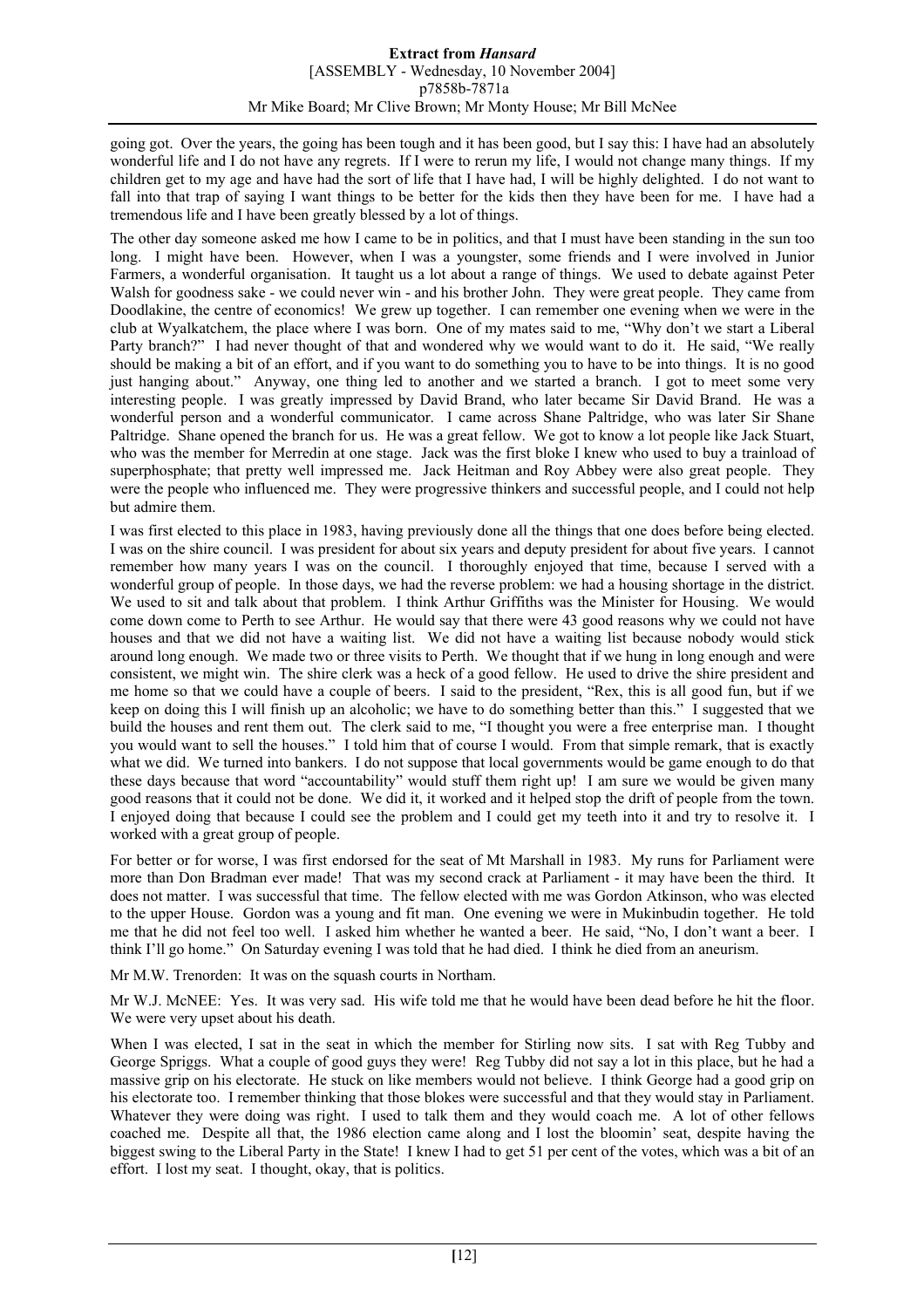Nothing much happened after that. We cruised along for the next three years. I cannot remember how it happened, but I had a lot to do with Bert Crane. We served on a rural hardship committee together with David Smith and Ian Taylor, for whom I have a great deal of respect; he was the chairman. Another member was on the committee, but I cannot recall his name. Things were tough in farming. I had a lot to do with Bert and we had a lot of fun together. We had to have a few beers at night or else we would have gone absolutely crazy. He said to me, "Listen, why don't you stand for my seat?" The seat of Mt Marshall had disappeared. Some of it was in the electorate of Moore. Bert told me that I could win the seat. We both knew a bit about the political run, but we had to work all the oracles and do this and that. He told me that we would do it somehow. We had to get endorsements and all those sorts of things. I had known Bert for a long time. He was a highly successful politician. When I first joined the Liberal Party in 1960, Edgar Lewis was the member for Moore. He retired and Bert Crane took over. That was probably in the 1970s. I cannot remember exactly. We used to live in Northam and the Liberal Party ran on federal divisions. We were in the Moore division, which extended from Wanneroo to Northam and out to Merredin. The precise boundaries escape me. On this occasion, we were opposing Bert. We were having a meeting at Northam. Elections were going on here and there. The fellows from Wanneroo came up and we asked them how it was going in Moore. They said it was going all right and that they were working hard. They told us that they had put on a show - it was attended by a few people - and that it was going pretty well until Bert came in with a ukulele and took over the damn show! That is the sort of guy that Bert was. I was elected to the seat of Moore 16 years ago. I had three years as the member for Mt Marshall and three years out in the paddock.

It has been a privilege to represent country people because their word is their bond - absolutely. It has not mattered how far I was under, or whether something could not be done. If I was honest with them, they might growl at me, but they would not necessarily forget me. If I had tried to be half smart, I would have paid the penalty. When I came to this place in 1983, there were some great guys in the Labor Party. Somebody mentioned Tom Jones yesterday. John Harman was the Speaker when I came to this place. He was a great guy. Colin Jamieson was another one. There are others whose names I cannot recall. They were good people. There are lots of good people here today on both sides of the House. I was a bit boisterous on one occasion when I had not been here all that long. I was being a bit cheeky and John Harman had good reason to pull me up. I thought, "Gee whiz, I had better behave myself because you never know what might happen." It has been a great challenge.

I thank my electorate secretary, Dot, who has been with me during those 16 years. She has been marvellous. Whether or not I am in my office, the show goes on and things are dealt with. She is an outstanding person. She has done that job for 22 years, having worked for Bert Crane for six years. She has been an outstanding performer over a long period. I appreciate the work she has done for me. Often when I am in my electorate people say, "I was talking to your secretary. She is so lovely and helpful." That makes me feel embarrassed and I think "Crikey Moses", but that is the way she is. She has a great rapport with the electorate.

I thank my wife and family. They have been a great support to me. I was travelling home one day and I drove past a farm that we owned at the time but no longer do. It was harvest time; I saw two harvesters working. I did not expect that. I wondered who was driving the second one. At that stage we had two boys and a daughter at university and another daughter was working. I knew it would not be the daughter who was working. I knew that one of the boys was at home but I did not know whether the other one was at home. I decided to have a look. I went to the paddock and saw my daughter Kathryn driving the header. She was only a kid. I think she was still at school. I asked her who taught her how to do that because she was pretty good. She told me that her brother Mac had taught her. I asked her how he taught her. She said it was do this and that and get going - like I would have taught him. I thought that I probably did as well. That is the sort of thing that families do. It was probably a way to make some money. I am aware of the great support I have received. Things would have been absolutely impossible without my wife. When I entered Parliament we decided we would keep the farm running. It was a pretty huge project; it was a lot bigger then than it is now. I thought it would be very difficult. However, she did it. She was insistent on it because she said it was no good my representing people unless I knew what was going on. A person sure gets to know, because every time something goes wrong he gets to know about it. When there are cost increases and those sorts of things happening, a person knows about it. It is important to be able to relate to those sorts of things because people expect a person to, particularly in a country electorate. Members are expected to understand those sorts of things. I have never regretted the decision to keep the farm going. However, I am very mindful of the great effort that my wife has put in. She spent many nights at home alone because our family was away. She did that willingly in the knowledge that we thought it would help me to be a better member of Parliament.

I thank the people of the electorate - the old Mount Marshall electorate and the people of Moore. They are tremendous people. On any occasion when we have needed help, they have been there. It is a very diverse electorate because there are fishermen on the coast as well as farms and small businesses. There are some larger businesses, such as machinery dealerships, as well. It is interesting for that reason.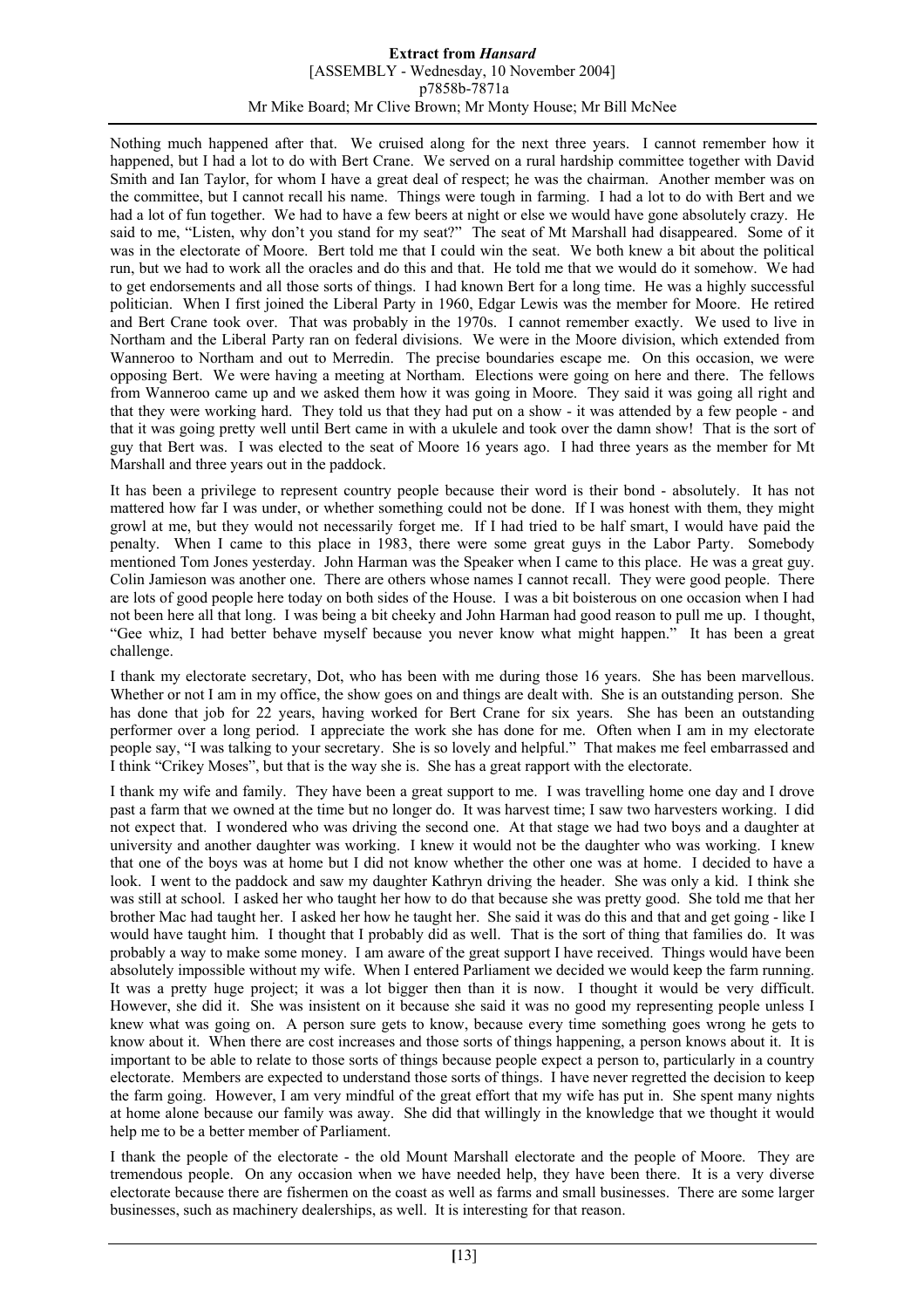[Leave granted for the member's time to be extended.]

Mr W.J. McNEE: A country electorate is hard to keep up with because there is lots and lots of travelling. From my home to the top end of the electorate is about a three-hour drive. That knocks a hole in the day if I have to drive to Three Springs and back. However, that is what a person accepts as a country member. Fortunately, if the going really gets tough I can charter an aeroplane and get around. That is one of the privileges I have with an electorate such as Moore. I am entitled to air charter. That is a great help. Without that, the job would be almost impossible. I have certainly gained a great deal of pleasure from that.

I must say that I get disappointed when people tell me how bad it is living in the bush. I think the member for Stirling mentioned that. People in Nedlands would kill to live in my house. I think my house is on the heritage list, but I am not sure. However, people have looked at it for that purpose. It does not matter whether it is anyway. It has an iron roof - people love that. It has a bitumen road. I have water and power. Who would want to live down here? I can still leave my house with the door unlocked - do not tell the thugs! It is one of the advantages of living there. It is something that we have to turn around. We have to start telling people how good it is to live in the country and what a wonderful place it is to raise children. I wish that my sons, one of whom is in Melbourne and one of whom is in London, had the opportunity to raise their families in the same environment that they grew up in. They climbed trees. When they were young, the Vietnam War was raging. We have a creek running through our property. There were many "wars" fought there between my children and my neighbours' children. They all had a wonderful time. How can kids go wrong growing up in that environment? How could they go wrong living among those wonderful people? We have to start promoting the side of living in the country that is important. It is important. When I look at my boys I remember that many children from the area were educated at the Koorda Primary School. It had 100 students when my children were there. A lot of them went to university. They are spread around the world. They are working in good positions. People should not be frightened of education in the country. I think education in the country is better for children because it is more holistic than in the metropolitan area. It is pretty good to put up with a few things if they are a bit hard. It is one of the things that we miss these days; we are a bit too soft. If something is a bit hard to do, we change the rules and make it softer. We are told that we cannot do something. We need to encourage people to meet the challenge no matter how hard the going gets. People must try harder and keep at it. If they do not stick at it, they will fail miserably.

The change in my electorate is almost beyond comprehension. The Dowerin Field Day was held a few weeks ago. It was the fortieth occasion. I was 30 when I went to my first Dowerin Field Day. Tractor cabs were coming in; not everyone had them. They did not all have hydraulics. If people had what I call a super-70 tractor and a 24-run combine, they had top of the range gear. They were made for bigger farms. I believe approximately 60 per cent of farmers in those days grew around 500 or 600 acres of grain. It was quite small and quite surprising. I was looking at the figure the other day.

Mr M.W. Trenorden: It used to take six weeks to put a crop in.

Mr W.J. McNEE: Absolutely right. These days 1 000 acres can be done in one shift. The machinery is capable of doing it. The cost of equipment has moved and the technology has changed. If a person leaves the industry for a short while, he will not get back in because the industry is changing so quickly. We got a bill from our spraying man the other day. He does the contract for us. Frankly, I do not understand it; I do not know what he is talking about. I do not know a lot of the chemical terms he uses. I do not try to keep a close check on what they are. I just tell him that I want so and so chemical. It has a fancy name. It is one of the ways things have changed.

# Mr P.D. Omodei: How much was it?

Mr W.J. McNEE: I dread to think. What is a few dollars? Farming methods have changed. As a result of that massive increase in productivity, a lot of people have left country areas. I recently read a history of Wyalkatchem in which it was recorded that, towards the end of the 1960s, 1 000 people attended a football final. If we mustered football supporters from Dowerin, Wyalkatchem, Koorda, Bencubbin and Training today, we would not find 1 000 supporters. Nonetheless, the quality of life has improved beyond measure. Our communication system has changed greatly. The other day I was with some people whose son is in England. While we were sitting at the kitchen table he sent a text message telling his brother he was changing jobs. In 1949, when I was at school, we did not have a telephone, the roads were not tar sealed and we did not have bores. Huge changes have occurred since then.

As a member of Parliament, I have had a great opportunity to represent the constituents in those wonderful areas. I deeply appreciate that and the opportunity that the Liberal Party has given me as its endorsed candidate. Recycling was not an in-word in those days. I was recycled and I can recommend it; it was a good opportunity.